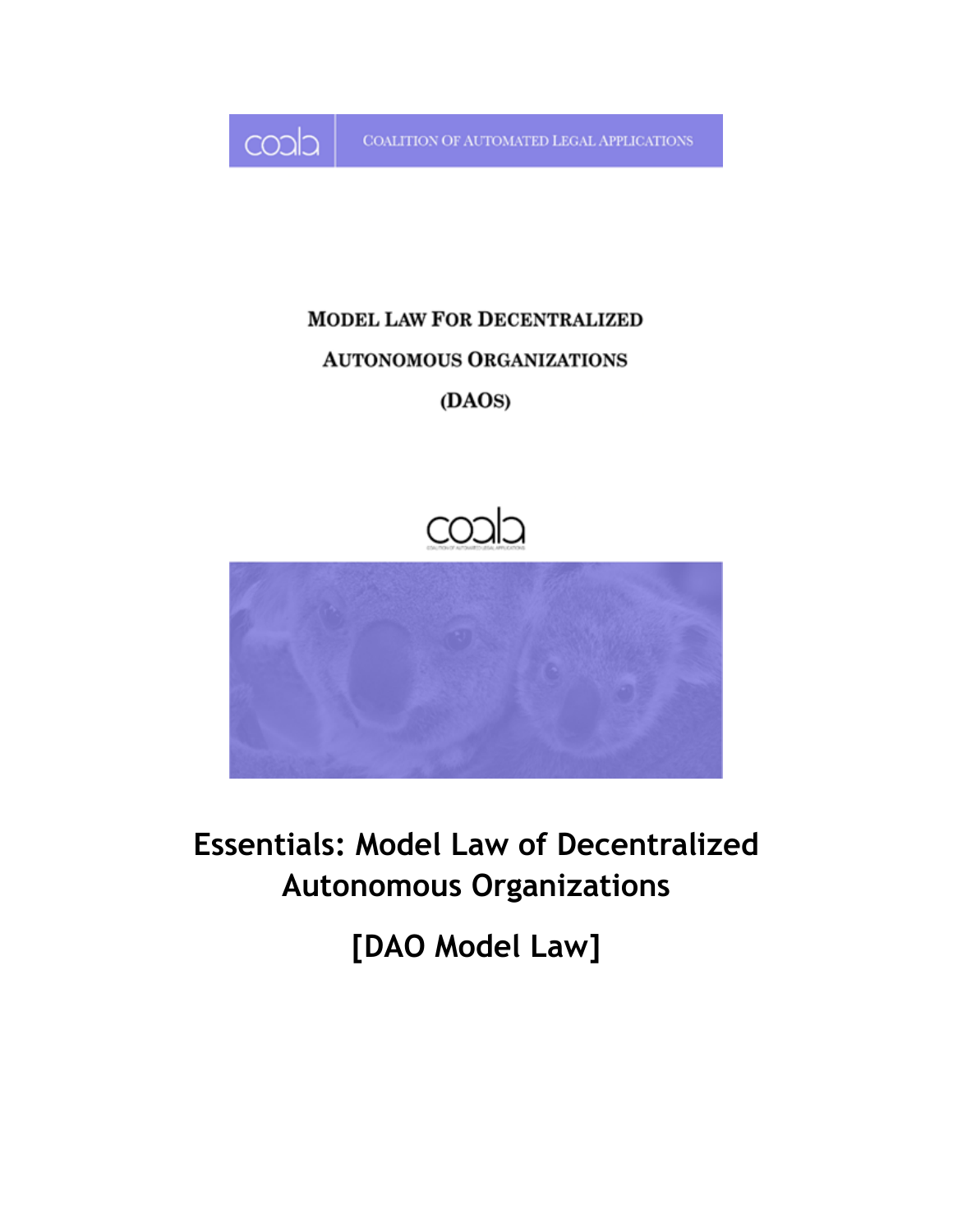## **Table of Contents**

- **1. Background**
- **2. Key Considerations**
- **3. Features of the Model Law**
- **4. Next Steps**

**Link to the Model Law can be found at: <https://coala.global/wp-content/uploads/2021/06/DAO-Model-Law.pdf>**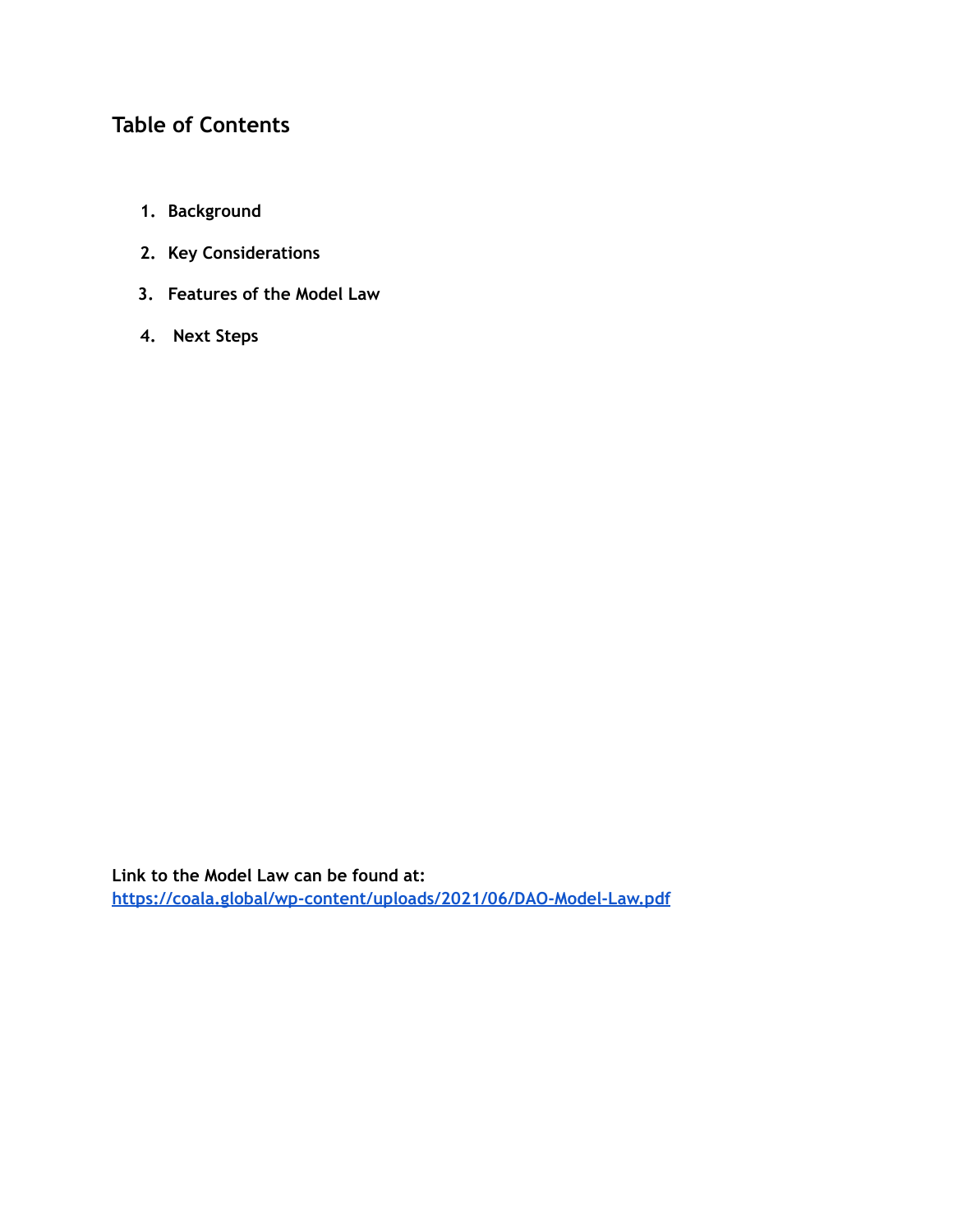#### **1. Background**

Decentralized Autonomous Organizations (DAOs) can be classified into two distinctive categories: registered DAOs, i.e. DAOs that are organized according to the laws of a State and that are registered in a corporate registry, and unregistered DAOs, i.e., DAOs that are created outside of the legal frameworks defined by national laws and are not registered in a corporate registry. The vast majority of existing DAOs are unregistered DAOs and their legal status is currently uncertain: they are *alegal*. The result is a great deal of legal uncertainty, which can be detrimental to the development and utilization of this new model of social and business organization.

The DAO Model Law is a multistakeholder effort led by COALA (Coalition of Legal Automated Applications) to provide legal certainty for DAOs and their participants, and unlike other regulatory frameworks, accommodate flexibility for their unique features and further innovation. Since DAOs are inherently transnational in nature, the drafters and contributors to the DAO Model Law ("Model Law") believe that it would be desirable to adopt a uniform, model set of rules that could be implemented internationally to provide legal certainty for DAOs and their members and participants.

The Model Law is therefore designed as a best practice guide for DAOs and States are encouraged to adopt or transpose its provisions into their domestic law.

### **2. Key Considerations**

The Model Law Task Force studied the provisions of corporate law, aiming for a light-touch approach to regulation based on the principles of functional and regulatory equivalence.

Functional equivalences work as a pathway to establish the equivalence of an object that is already contemplated by legal rule and another that is not. Such equivalences broaden the means by which a regulated activity can be considered legally compliant. A well-known precedent is the UNCITRAL Model Law for Electronic Commerce, which establishes functional equivalence between a paper-based document and an electronic document. For the regulation of DAOs, the Model Law aims to establish functional equivalence between the transfer of corporate shares on the official company share registers and the use of blockchain-based infrastructure to achieve the same function.

Regulatory equivalences work with a similar logic, identifying the policy objective behind any given regulation and how this same goal can be achieved through different means, in this case through the affordances of blockchain technology. To establish regulatory equivalence the Model Law holds that the publication of certain information on a publicly-accessible blockchain meets the publicity objective of corporate registration.

Using these conceptual frameworks, the Model Law addresses the following points: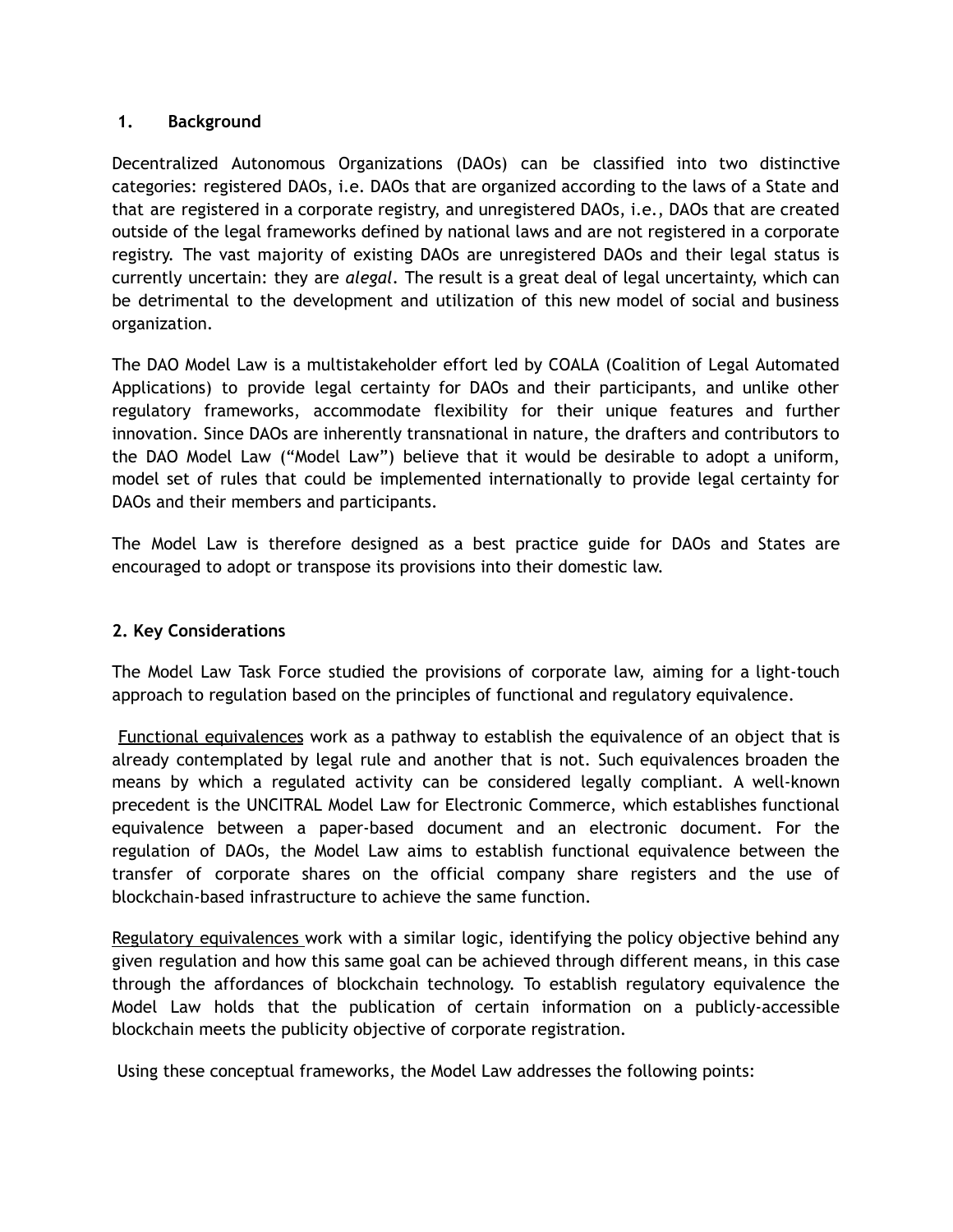- Identification of legal corporate rules that can be fulfilled through technological guarantees in the blockchain space (e.g. smart-contract-based separation of funds, blockchain-enforced "corporate veil", real-time audits and reporting, agency problem, etc.)
- Discussions on the specificities of blockchain-based organisations that must be accounted for from a legal perspective(e.g. forking, protocol changes, etc.) and elaboration of techno-legal solutions to address these specificities.
- Identification of legal corporate rules that do not have a technical equivalent solution (e.g., KYC identification of all participants) and elaboration of techno-legal alternatives that better account for the technical guarantees of blockchain technology.
- Establishing the legal foundations of 'regulatory equivalence'  $-$  collecting previous examples of "functional equivalence" (e.g. the UNCITRAL electronic contracts) and "regulatory equivalence" (e.g. EU 'principle-based' regulatory approaches).

The DAO Model Law draws on lessons from model laws for flexible business organizations (e.g., OAS Model Law for the Simplified Stock Corporation) to pursue specific objectives like the uniform treatment of DAOs across States—particularly with respect to recognizing the legal personality and/or limited liability of its members. It also considers a series of new scenarios that are not encountered during the ordinary operations of more traditional organisations, by setting out procedures for hard forking decisions and remedying technical bugs or exploits that would otherwise render the DAO unoperational. It stipulates a series of governance rules for handling exceptional events such as TheDAO attack and other contentious forks, thereby mitigating both public policy concerns regarding unaccountability and participant concerns about potential joint and several liability.

### **3. Features of the Model Law**

The Model Law consists of the following Chapters:-

**Chapter 1** sets out the broad range of economic and social activities that DAOs can engage in, the rights and obligations that DAOs can enjoy as a separate legal person, and also provides important definitions used in the Model Law.

**Chapter 2** sets out the eleven (11) technical and governance requirements that a DAO needs to meet to benefit from legal personality, and for its Members to receive limited liability protection.

**Chapter 3** sets out the potential actions that may lead to Members forfeiting limited liability protection, namely fraud and failure to comply with binding arbitral awards or court orders. This is intended to limit the grounds on which a Member may be held jointly liable with a DAO, while not precluding the possibility that a Member may be personally liable (e.g., under tort law principles).

The chapter also clarifies that minimum capital requirements are not mandatory for DAOs, as is increasingly the case with traditional corporate entities, while still acknowledging that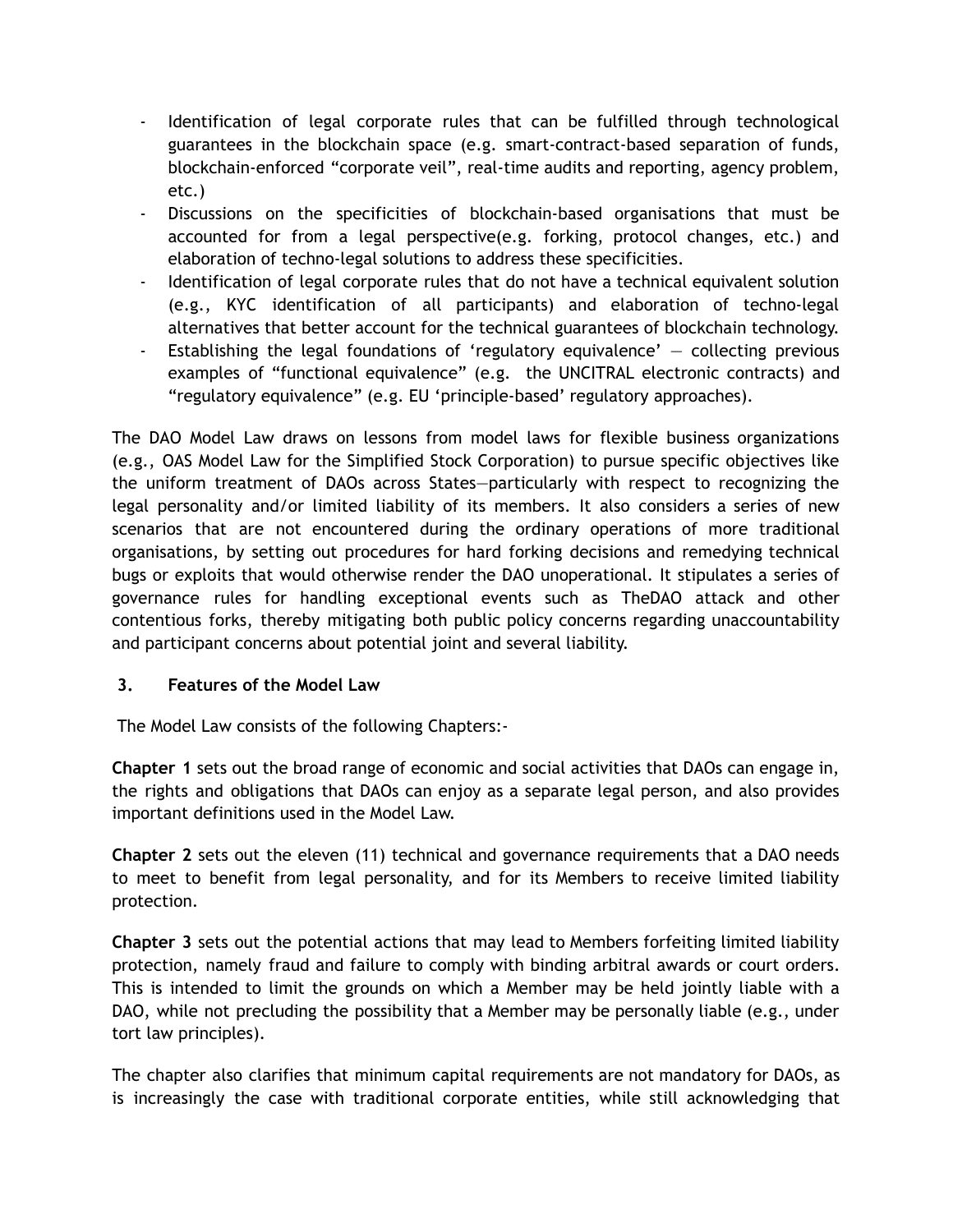some DAOs may wish to voluntarily introduce reserve funds and insurance schemes to enhance public confidence in their ability to meet their debts to third party creditors. The remainder of the chapter is devoted to governance rights, providing considerable leeway to DAOs to create multiple classes of participation and diverse voting rights structures, as well as the possibility to protect minorities and appoint proxies.

**Chapter 4** builds on the question of how a DAO under the Model Law is to be governed. It seeks to allow individual DAOs to have considerable flexibility in how their internal organization and procedures take place, without being bound by the same constraints that a number of corporate entities are subject to (e.g., in-person, physical meetings). The Model Law enables management by consensus as well as the appointment of Administrator(s). It recognizes that, irrespective of how the DAO is managed, the DAO may need to have representation off-chain for certain purposes and activities. This chapter therefore provides a procedure for appointing a Legal Representative with narrowly-defined powers that can interact with territorially bound national jurisdictions. In the spirit of contractual freedom, DAOs are permitted to appoint fiduciaries if they wish, but the Model Law makes clear that merely holding a position with a particular title and having certain potentially discretionary decision-making power (e.g., core Developer, Administrator, Member) should not be in itself sufficient to imply fiduciary status.

The provisions of Chapters 1-4 are akin to most corporate law statutes and address the aspects of DAOs that are similar to other business organizations.

**Chapter 5**, in contrast, recognizes that DAOs have technical features that raise new questions that merit specific treatment. This Chapter, therefore, includes specific articles that concern the consequences of Contentious Forks, modifications, upgrades and migrations on the legal personality of a DAO (as well as its claims and assets), and the limited liability of its Members. Moreover, there may be Failure Events that are specific to DAOs, which under this Chapter may lead to the liability of Persons who are grossly negligent or acting in manifest bad faith in making a decision, but will not attach to those not involved in the decision.

**Chapter 6** is the final part of the Model Law and includes two (2) important miscellaneous provisions that are necessary in creating a coherently complete legal framework for DAOs. Firstly, it specifies when general business organization law should be applied to DAOs by a jurisdiction that adopts the Model Law. Only lacunae in the by-laws and the Model Law should be filled by domestic general business organization law, and if there is any ambiguity arising from this gap-filling function, it should be resolved in a manner that upholds the objectives and letter of the Model Law.

Secondly, it establishes the recognition of DAOs as pass-through entities for tax purposes, so as to simplify the process of taxation for DAOs which are non-territorial and transnational by their nature, and instead make Members and Participants responsible for tax compliance.